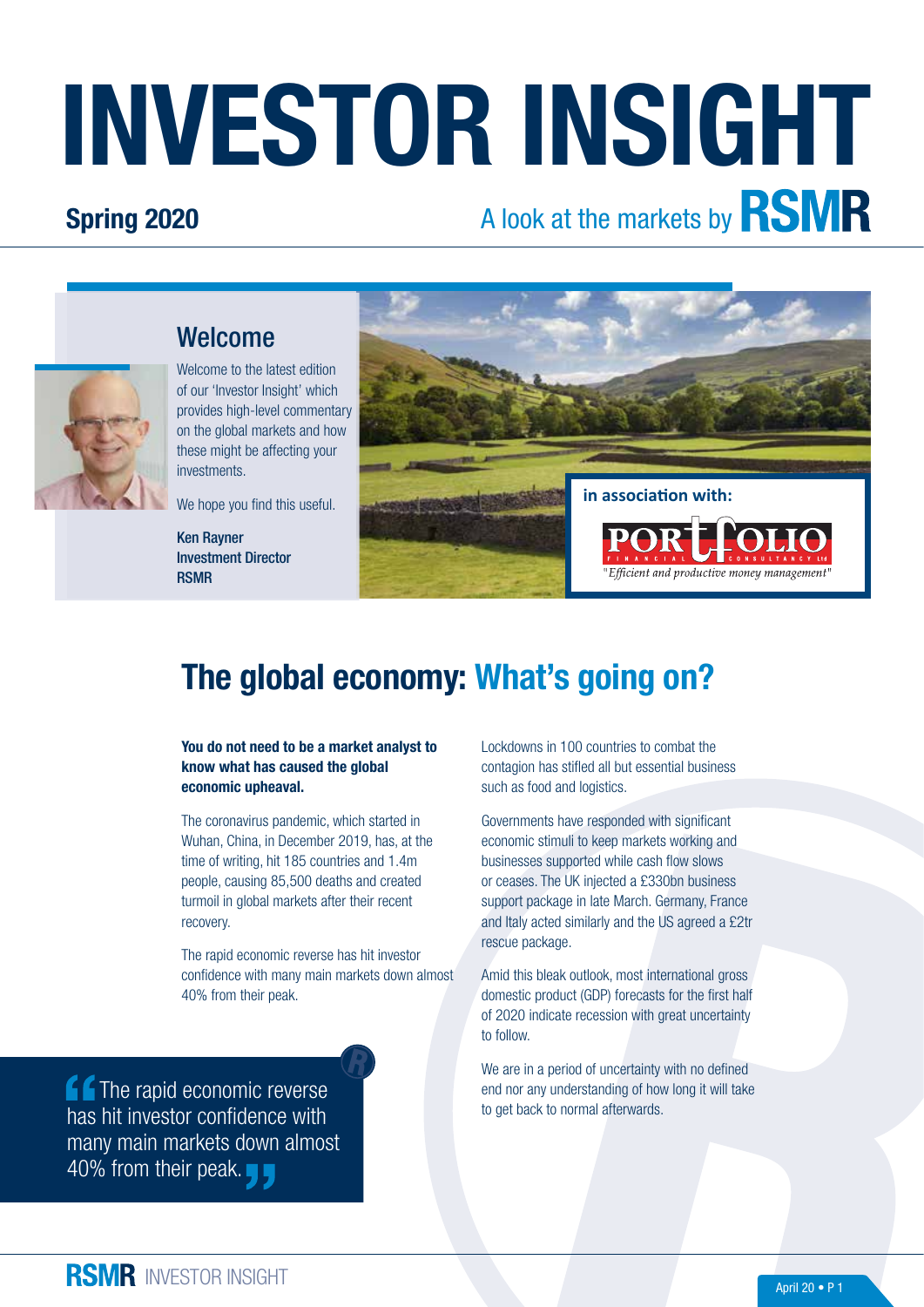

# **RSMR** The asset classes – a quick update

#### **EQUITIES**

The global pandemic has led to dramatic, indiscriminate falls in global equity markets with some sectors hit harder than others, including leisure, travel, retail and energy.

Oil and associated companies have also suffered as oil-producing countries' production agreements collapsed, causing a global price crash.

Falls have been worsened by uncertainty created by a near universal, even temporary, global economic shutdown and concerns about how this will affect revenues, as most companies will be hit severely.

Economists have not finalised the ramifications for global GDP but various micro-indicators, such as urban traffic congestion, confirm that activity has plummeted.

Latest forecasts reveal a surge in downward revisions to earnings per share (EPS). March was the second worst month for the S&P 500 index, the only worse one being during the 2008 banking crash.

#### FIXED INTEREST

The most obvious outcome of government rescue packages has been lower interest rates and an increase in the differential between government bond yields and corporate bond yields known as the spread.

During the summer, the workings of the government bond market will be dictated by how the global policy response to the pandemic is financed.

Bond returns are lower than official rates in some cases and generally these will set the lowest acceptable return for longer-term government bonds.

There has been remarkable intervention by governments, including direct purchase of corporate debt and the bankrolling of credit facilities aimed at preventing a financing disaster.

This should limit the potential for the worst-case scenario for credit investors: massive defaults on debt that destroy investor wealth.

The borrowing surge resulting from the vast fiscal support will be financed by central banks through quantitative easing and other programmes rather than pension funds and insurance companies.

With lower interest rates creating an effective floor, and massive bond purchases creating a ceiling, bond returns may not move much for the foreseeable future.

For return-seeking investors, this relegates the asset class and, even in multi-asset portfolios, the hedging properties of bonds may be curtailed for some time.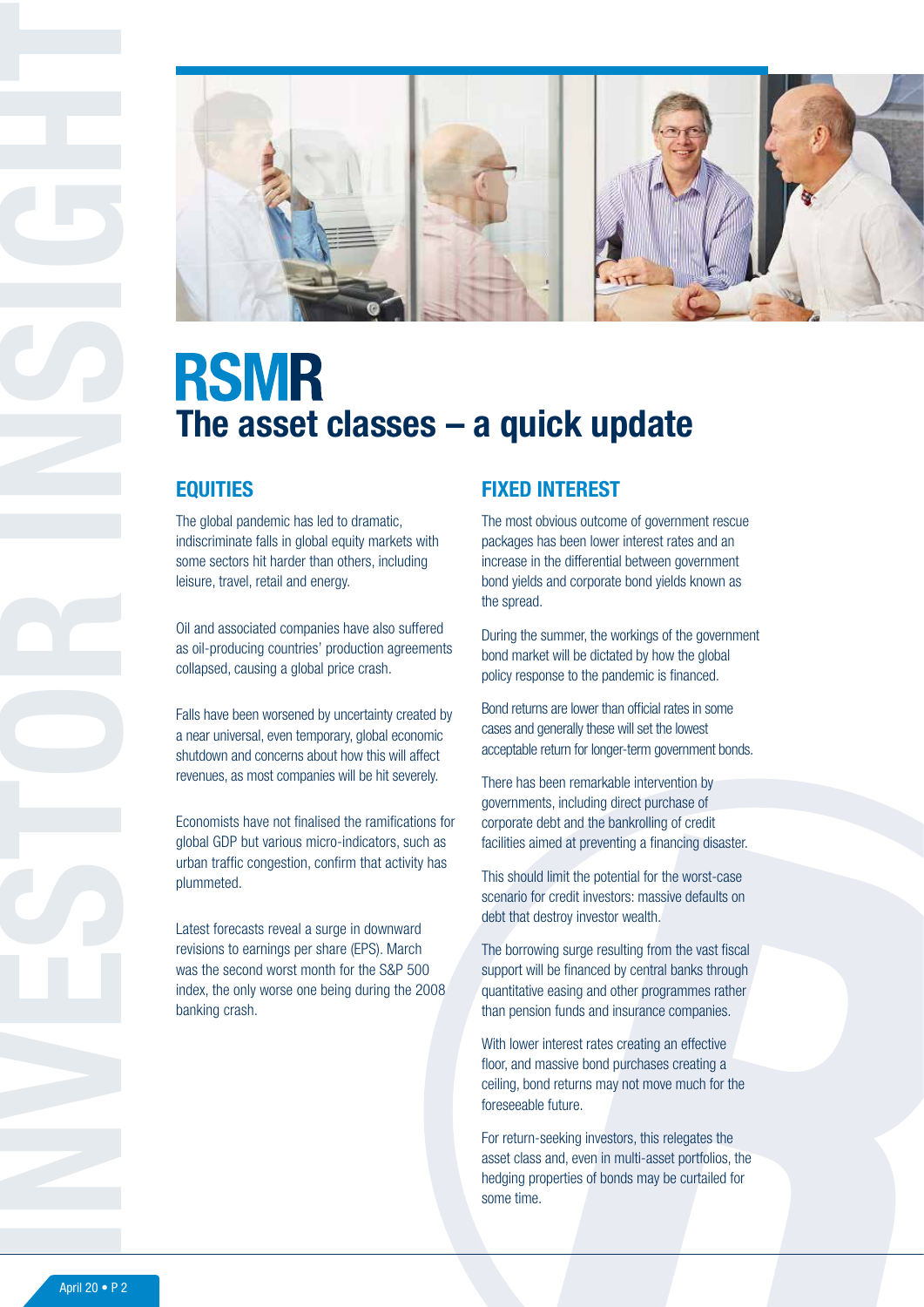#### **PROPERTY**

Property has had a difficult time with buildings facing valuation difficulties and real estate investment trusts (REITs) and property shares subjected to indiscriminate selling as coronavirus concerns shook investors' nerves.

This is a worrying period for property investors as transactions decline and asset values are hard to judge. All physical property funds suspended retail fund market dealing because valuers are unable to access assets.

Distribution, logistics and warehousing remain popular due to consumer demand for last-mile delivery, same-day delivery and click-and-collect, which may increase during the pandemic, but this has pushed up prices and suppressed returns.

Meanwhile, the office sector is fragmenting. As city centre office values rise, that of many out-of-town office parks falls. Retail units and town centres, already suffering due to online shopping, face a steeper recovery as the economy is effectively shut down for an unspecified time.

This is aggravated by rental pressures, and with many companies closed down, cash flow is under severe stress. The UK government has suspended business rates and provided loan capital though banks but debt must be repaid and the lockdown's duration is unknown.

# **RSMR** Global round-up



• UK domestic companies have been hardest hit with larger, globally-based businesses having longer-term resilience.

> • The World Bank has warned that, in the best case, coronavirus will knock 4% off GDP growth in emerging Asian economies.

• The dramatic oil prices crash driven by the break-up of OPEC+ production controls is generally positive for Asia.

- Asia looks better placed to come through the crisis faster and stronger than elsewhere.
- In Japan Yen-denominated merchandise exports fell 1.0% in February in year-on-year terms, after dropping 2.6% in January.
- Brazil emerged from recession in 2019 but looks certain to see economic contraction in 2020.
- The US tech market has not suffered nearly as much as the consumer or energy sectors.
- The European economy could contract 4.1% in 2020, down 5.1% from last month's forecast.
- End-of-March data showed China's manufacturing index rebounded unexpectedly.

**A** The European economy could contract 4.1% in 2020, down 5.1% from last month's forecast.